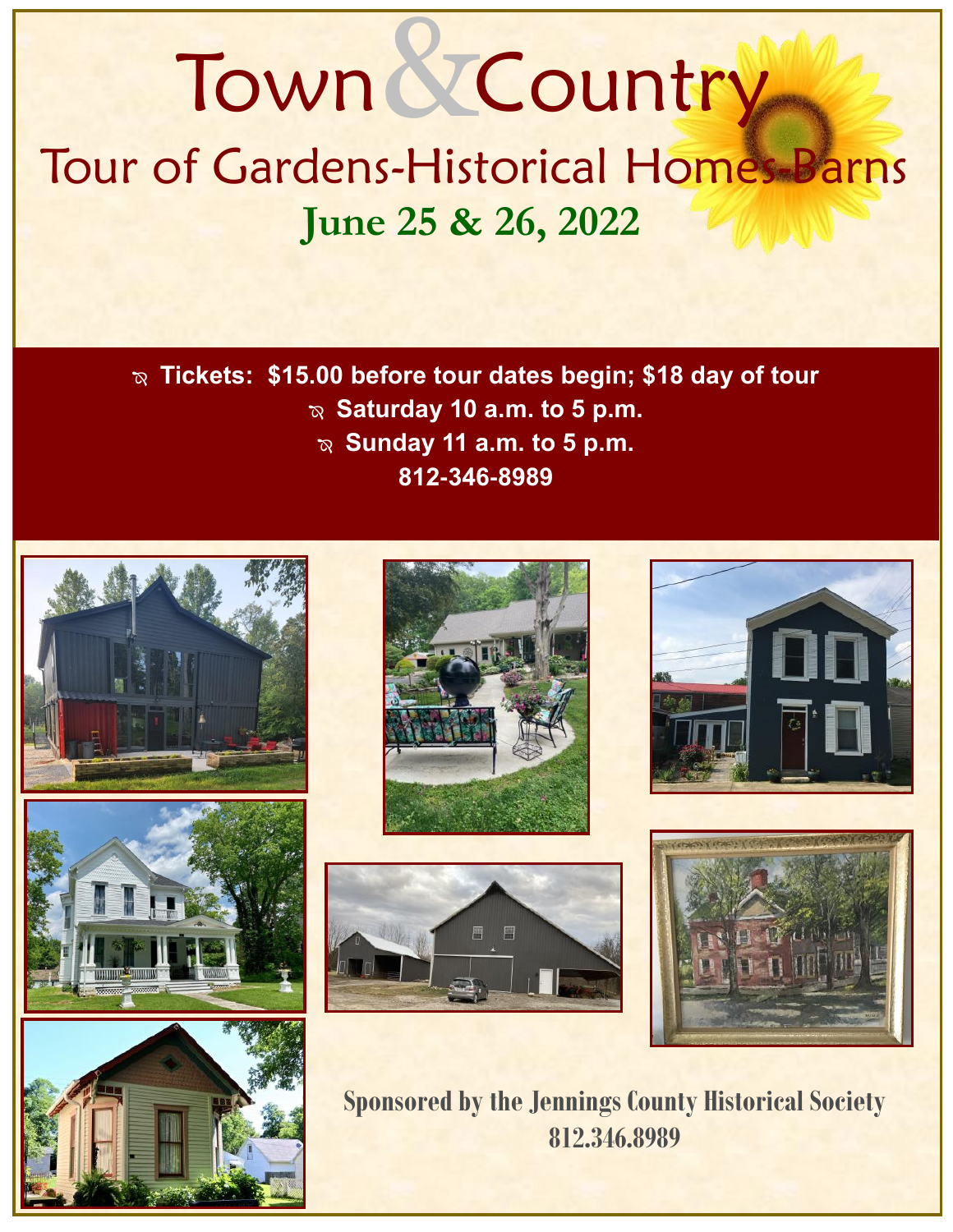**The historic home of Daniel Smith was built in 1883 by Ernest Tripp. Ernest was a son of Hagerman Tripp, founder of North Vernon. Daniel purchased the home in August 2019 and spent the next ten months completely renovating the two-story, 12-room Victorian East Lake landmark, situated in the middle of two lots on the corner of College and Jennings Street. The late Rosemary Verbarg Guthrie was the last Tripp descendant to own the property. She lived there with her husband, Rowan, for over fifty years. The home is sometimes referred to as the "Guthrie" house by locals.** 

**Original fretwork, pocket doors, stained glass windows, chandeliers, 11' ceilings, 13" baseboards, and a unique built-in ice box are just a few of the home's beautiful features.**

**Daniel has furnished the home with period furnishings throughout. He loves to have friends and family visit and designed the kitchen with entertaining in mind, which inspired the 9-foot marble island that seats ten people.**

# **Daniel Smith 208 South Jennings Street North Vernon, IN 47265**



**"Cy Barn" is owned by Louise Malcomb, Jennings County representative for the Indiana Barn Foundation. Used for years as a pig and equipment storage barn, it needed a new roof and other preservation. Renovation started in 2019 with clearing and building plans. Valley View Construction did the repairs, and the family has worked on various interior improvements. Early in 2022, the corn crib was re-roofed and sided. The purpose of many of the renovations was to illustrate a variety of uses that a heritage barn can have if restored, including a family entertainment area, mechanics bay, wood wrights bay, and art area. The barn was believed to be built around 1900 when Frank and Rosa Gardner Keller occupied the property.** 

**An outstanding feature is the "painted west side," showing an advertisement for Verbarg/Phillips Hardware and Farmer's Supply, formerly Tripp Hardware in North Vernon. Lewis Estal and Edna Malcomb purchased the barn property after Cy Green died in 1965.** 

**Cy and his family were farmers, raising mainly pigs and a few cattle. Estal used the barn primarily to store old equipment.**

**Historic Cy Barn and Corn Crib 6175 W Co Rd 500 S North Vernon, IN 47265**

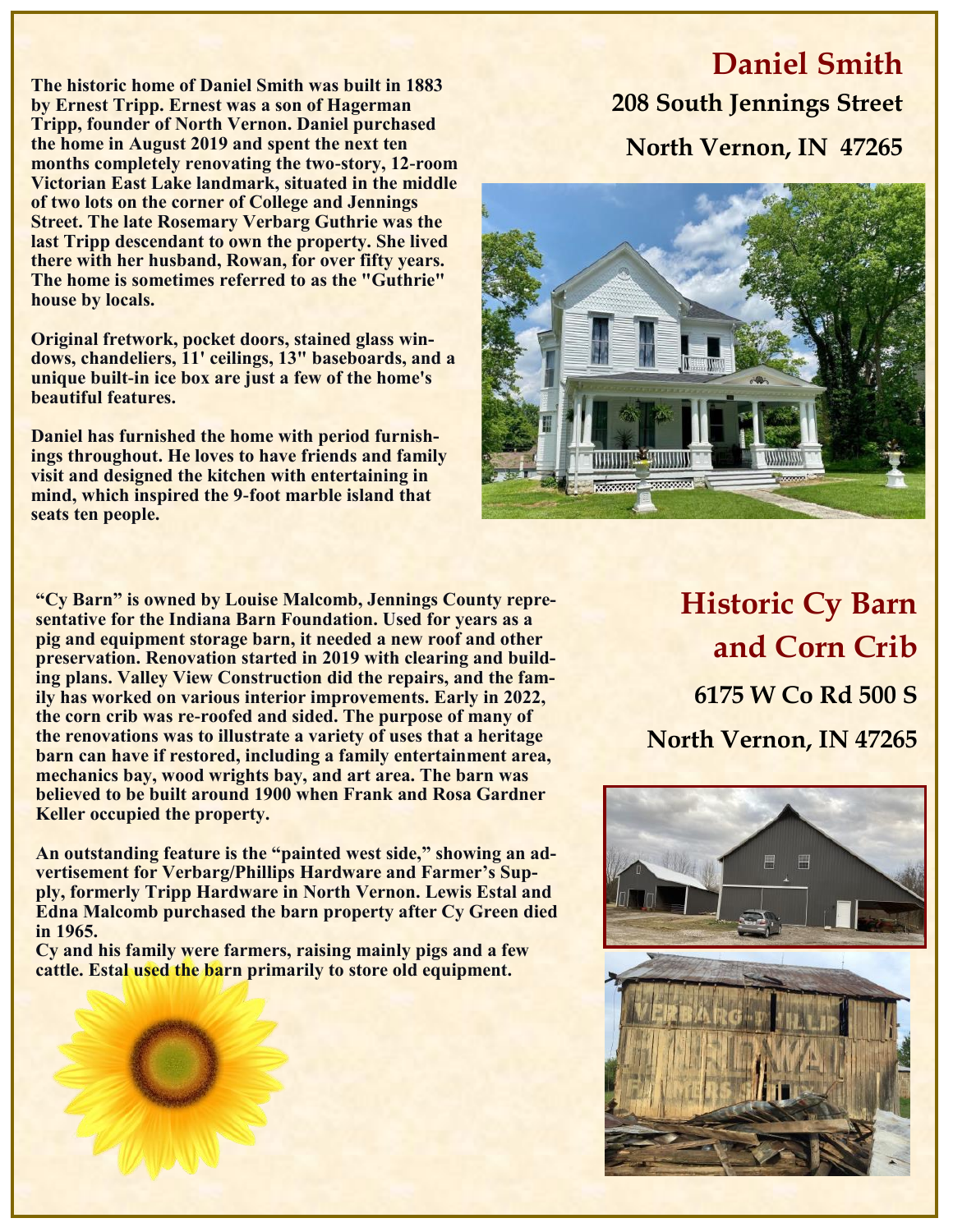## **Max and Susan Hill 1105 N Co Rd 500 E Butlerville, IN 47223**

**Max and Susan built the Hill family home on 2 acres in 1993. It was created with the modern style in mind. The outside of the house is surrounded by 12 acres of gardens and yard art which is a testament to Max and Susan's affinity for plants. The landscape features many unique seating areas, and Max and Susan invite tourers to use the seating areas to rest and enjoy everything their spacious, artistic, one-of-a-kind gardens have to offer.** 



## **Malcom and Juliana Hill**

**1065 N Co Rd 500 E**

**Butlerville, IN 47223**

#### **Home to Malcom and Juliana Hill, the Hill home is one of the first container**

**homes built in Indiana. Construction started in 2014 as a family project for Malcom and his parents, Max and Susan Hill. The home took seven years to plan and complete. The industrial motif is seen throughout the house, including exposed metal walls, conduits, and the original container floors. The creativity and ingenuity of the Hill family are present in every room. An interesting characteristic is that most items used in the house are refurbished or repurposed. A vault door from 1875 made for the Courthouse in Versailles, Indiana, is used as the main front door. A wood stove from 1905 is the centerpiece of the front room. Cemetery urns were transformed into kitchen light fixtures. All back wall windows are salvaged, and the home also features live wood bathroom counters and an oak staircase.**

**For more information about the world's second-best container home, visit https://containerhomehub.com/top-10 shipping:container-homes/**